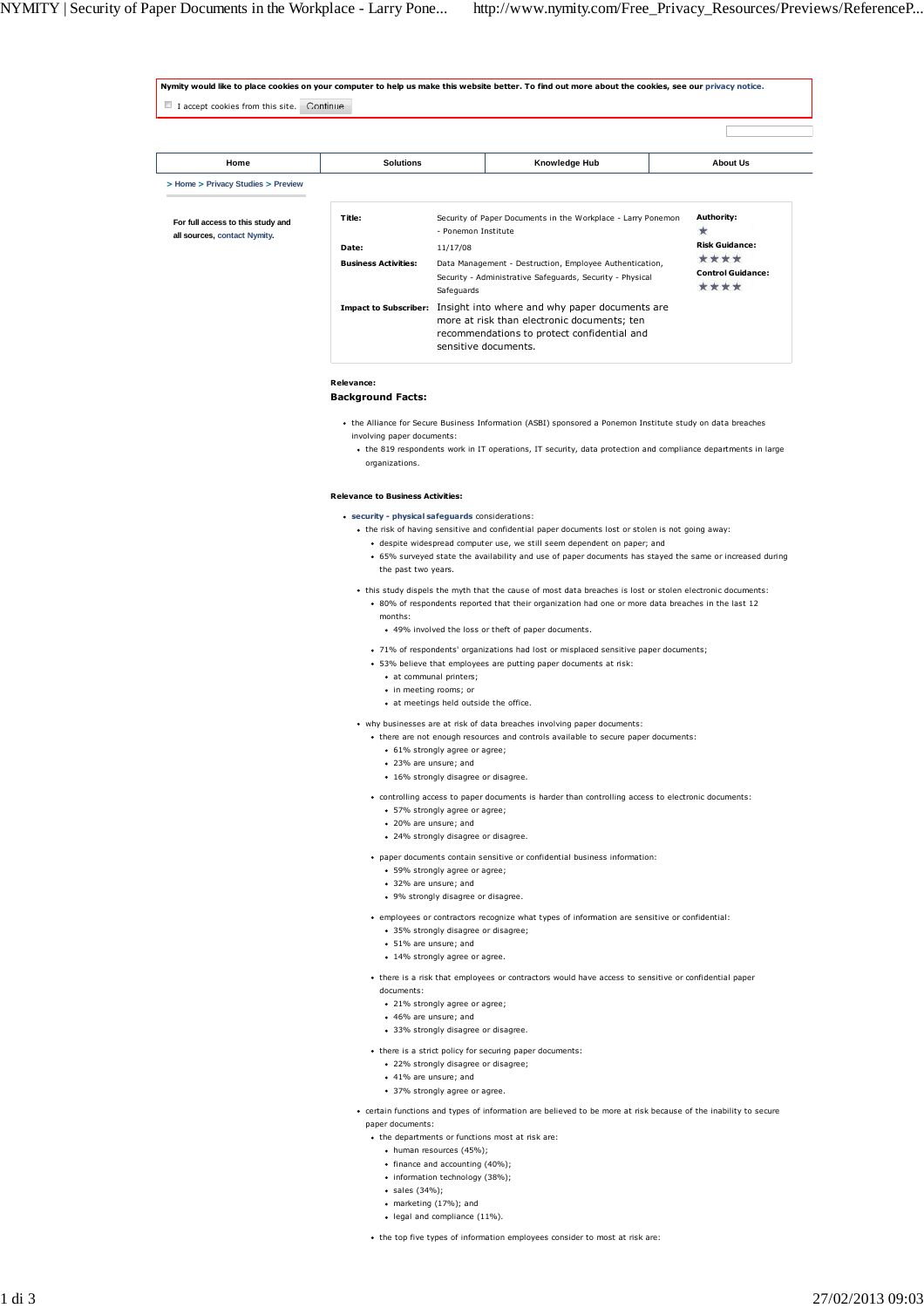- employee records;
- customer information;
- management accounting reports and budgets;
- marketing and sales reports; and
- pre-released financial information and forecasts.
- paper documents are most at risk:
- $\bullet$  in a trash bin (62%):
- when initially printed and in a communal printing tray (46%);
- at an office desk (44%);
- awaiting disposal or shredding (31%):
- in a document archive or permanent storage (30%);
- in the process of being circulated internally or mailed (18%);
- in a filing cabinet (12%); and
- before the document is printed and is in electronic format (6%).
- the amount of the organizations' sensitive or confidential information contained within paper documents is: zero (5%);
	- less than 10% (9%);
	- less than 30% (18%);
	- less than 50% (11%); or
	- more than 50% (56%).
- in general, organizations are better able to govern the use, protection and disposal of electronic documents than physical:
	- organizations seem to be almost equally good at communicating data breaches involving both paper and electronic documents (72% vs. 64%), however:
		- organizations believe they are better at safeguarding electronic documents than paper documents, such as:
			- educating employees about access procedures:
				- 45% for electronic documents; and
				- <sup>21%</sup> for paper documents
			- assigning access rights based on an individual's role:
				- 45% for electronic documents; and
				- 18% for paper documents.
			- keeping logs about who is accessing information:
				- 43% for electronic documents; and
				- 11% for paper documents.
	- organization confidence level in their visibility to all users of sensitive information contained in paper
		- documents and electronic files:
		- very confident:
			- 7% for electronic documents; and 3% for paper documents.
		- confident:
			- 21% for electronic documents: and
			- 12% for paper documents.
		- somewhat confident:
			- 43% for electronic documents; and
			- 32% for paper documents.
		- not confident:
			- 29% for electronic documents; and
			- 53% for paper documents.
			-
- organizations suffer significant economic impact when paper documents are lost, missing or stolen:
	- 84% of organizations believe that as result of losing paper documents, they lost:
		- $\cdot$  time:
		- money; and
		- other resources.
	- 46% surveyed estimate the financial impact to be between \$10 million to \$30 million per year;
	- root causes for financial loss due to loss or theft of paper documents containing sensitive information:
		- loss of personal information of customers (31%);
		- loss of competitive information (29%):
		- loss of trade secrets (26%);
		- loss of personal information about employees (5%);
		- loss of accounting or financial information (3%);
		- loss of information about vendors, contractors and customers (3%).
- **security administrative safeguards** and **employee authentication** considerations:
	- not controlling access to paper documents with sensitive and confidential information increases the risk of a data breach:
		- employees, temporary employees or contractors have access to paper documents not pertinent to their
		- role or responsibility:
		- never (8%);
		- sometimes (20%);
		- often (38%);
		- very often (9%); and
		- $\cdot$  unsure (25%).
	- 55% of respondents were uncertain about who is accountable for granting access to paper documents:
		- accountability was attributed to:
			- business unit leaders (52%);
			- human resources department (31%);
			- legal, risk or compliance department (22%);
			- information technology department (15%); or
			- information security department (12%).